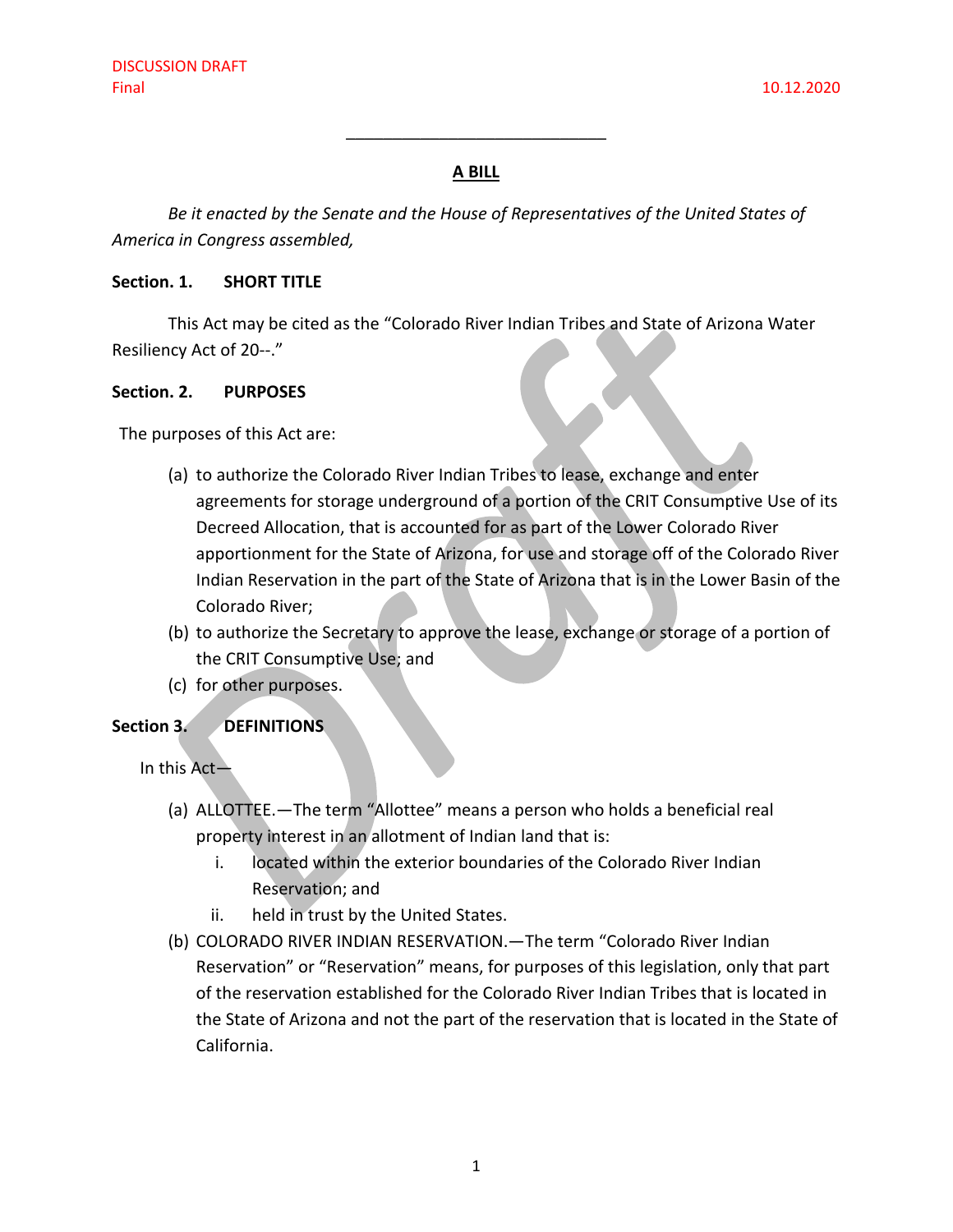- (c) CONSOLIDATED DECREE.—The term "Consolidated Decree" means the Consolidated Decree entered by the United States Supreme Court in Arizona v. California, 547 U.S. 150 (2006).
- (d) CONSUMPTIVE USE. The term "Consumptive Use" means a portion of the Decreed Allocation that has been consumptively used by the CRIT within the exterior boundary of the Reservation for a minimum of four of the five years immediately preceding the year of delivery of a portion of the Decreed Allocation according to a lease, exchange or Storage agreement. Any verified reduction in Consumptive Use pursuant to a system conservation agreement, a lease, an exchange, or Storage agreement, or from the creation of intentionally created surplus shall be deemed to be a Consumptive Use in the year in which the reduction occurred, if the reduction is reflected in the Water Accounting Report.
- (e) CRIT.—The term "CRIT" means the Colorado River Indian Tribes, a federally recognized Indian tribe.
- (f) DECREED ALLOCATION.—The term "Decreed Allocation" means the volume of water of the mainstream of the Colorado River allocated to the CRIT that is accounted for as part of the apportionment for the State of Arizona as decreed by the United States Supreme Court in Part I-A of the Appendix to the Consolidated Decree.
- (g) LOWER BASIN.—The term "Lower Basin" has the meaning given the term in Article II(g) of the Colorado River Compact, 1922, as approved by Congress in the Act of December 21, 1928 (45 Stat. 1057) and by Presidential Proclamation of June 25, 1929 (46 Stat. 3000).
- (h) PERSON.—The term "Person" means an individual, a public or private corporation, a company, a partnership, a joint venture, a firm, an association, a society, an estate or trust, a private organization or enterprise, the United States, any Indian tribe, a governmental entity; and a political subdivision or municipal corporation organized under or subject to the constitution and laws of the State of Arizona.
- (i) SECRETARY.—The term "Secretary" means the United States Secretary of the Interior.
- (j) STATE.—The term "State" means the State of Arizona.
- (k) STORAGE. The term "Storage" means the storage underground of a portion of the CRIT Consumptive Use off the Reservation within the part of the State in the Lower Basin and in accordance with State law.
- (l) WATER ACCOUNTING REPORT.—The term "Water Accounting Report" means the annual "Colorado River Accounting and Water Use Report – Arizona, California, and Nevada" prepared by the Bureau of Reclamation that includes, but is not limited to, the compilation of records in accordance with Article V of the Consolidated Decree.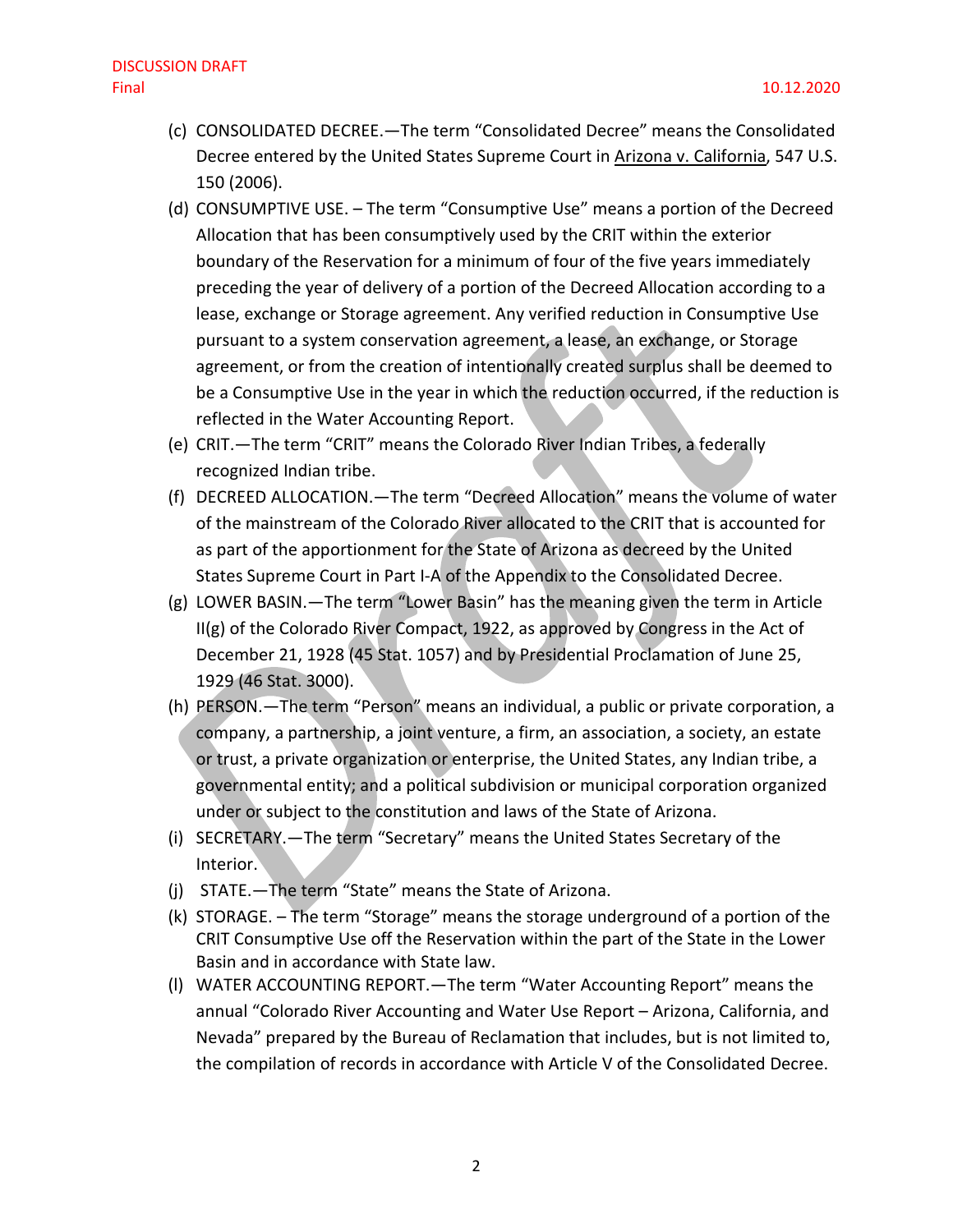#### **Section 4. AUTHORIZATION TO ENTER AGREEMENTS FOR LEASE OR EXCHANGE**

- (a) Notwithstanding any other provision of law, including Section 2116 of the Revised Statutes (25 U.S.C. 177), the CRIT is authorized, subject to the Secretary's approval, to enter leases or options to lease and exchanges or options to exchange a portion of its Consumptive Use for use off the Reservation, provided the use is in the part of the State in the Lower Basin.
- (b) Leases or options to lease and exchanges or options to exchange shall be for the term provided in the agreement which shall not be longer than 100 years. Leases or options to lease and exchanges or options to exchange may be renegotiated or modified at any time during the term, with the Secretary's approval, provided the term of the renegotiated agreement does not exceed 100 years.
- (c) Any Person entering a lease or option to lease or an exchange or option to exchange a portion of the CRIT Consumptive Use under this Act shall use the water in conformance with Federal law and applicable State law.
- (d) The CRIT shall have the sole authority to enter leases or options to lease and exchanges or options to exchange a portion of the CRIT Consumptive Use, subject to the Secretary's approval.

#### **Section 5. AUTHORIZATION TO ENTER AGREEMENTS FOR STORAGE UNDERGROUND**

- (a) Notwithstanding any other provision of law, including Section 2116 of the Revised Statutes (25 U.S.C. 177), the CRIT is authorized, subject to the Secretary's approval, to enter agreements for Storage of a portion of the CRIT Consumptive Use and water received in an exchange, at one or more underground storage facilities or groundwater savings facilities off the Reservation, within the part of the State in the Lower Basin.
- (b) Storage of a portion of the CRIT Consumptive Use or water received in an exchange shall be in conformance with federal law and applicable State law.
- (c) The CRIT is authorized to enter agreements with the Arizona Water Banking Authority, or a successor agency or entity, for Storage of a portion of the CRIT Consumptive Use or water received in exchange, at one or more underground storage facilities or groundwater savings facilities off the Reservation within the part of the State in the Lower Basin in conformance with federal law and applicable State law.
- (d) The CRIT shall have the sole authority to enter an agreement for Storage, subject to the Secretary's approval.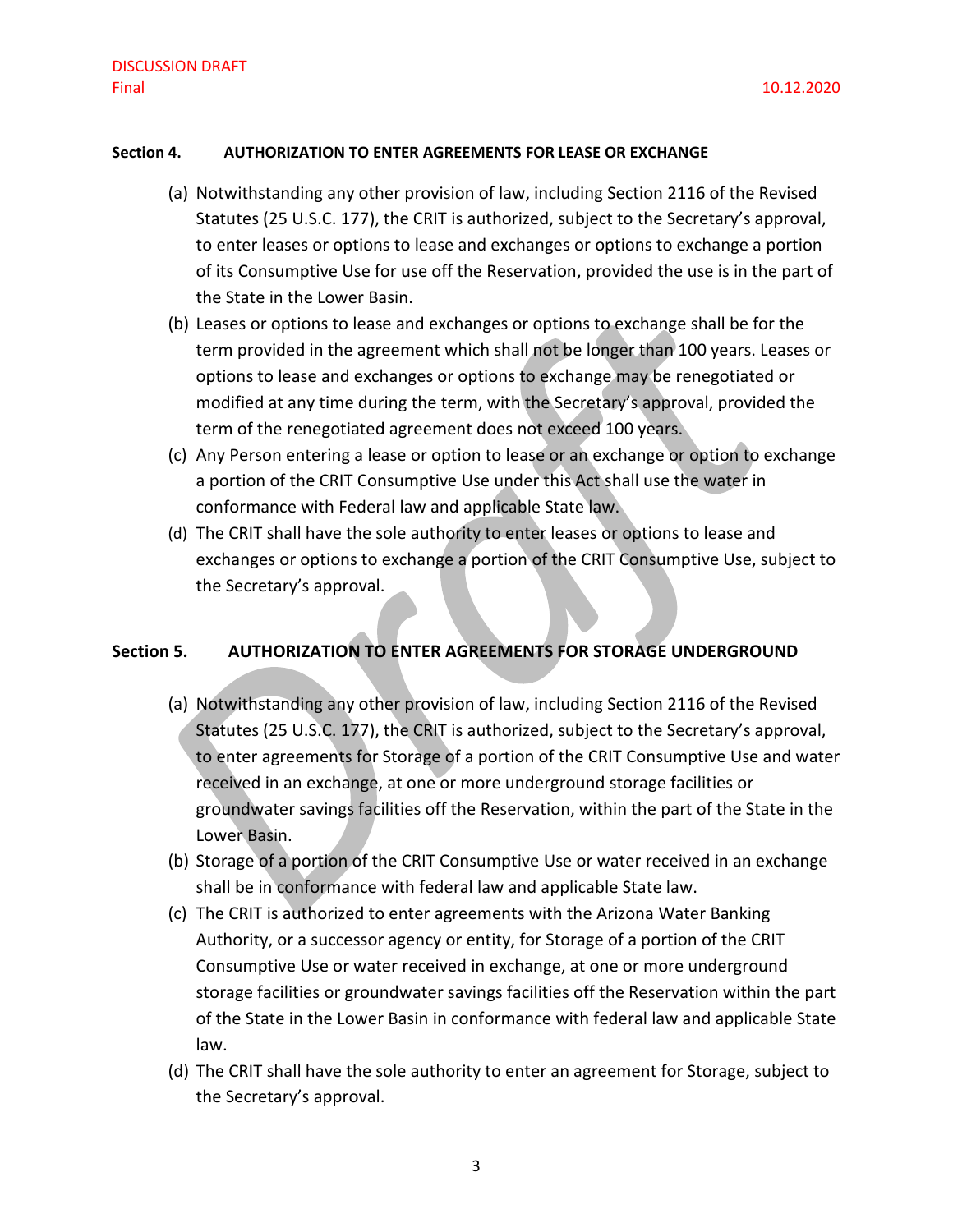(e) The CRIT may assign or sell any long-term storage credits accrued as a result of the Storage authorized in this section, provided such assignment or sale is in accordance with applicable State law.

# **Section 6. AUTHORIZATION TO APPROVE**

- (a) The Secretary is authorized to approve leases or options to lease, exchanges or options to exchange, and Storage agreements for the use or Storage of a portion of the CRIT Consumptive Use off the Reservation provided that the leases, exchanges, options, and agreements are in compliance with this Act and the Agreement described in Section 9.
- (b) The Secretary shall not approve an agreement for the permanent alienation of any portion of the CRIT Decreed Allocation.
- (c) The authorization provided by this Act to approve a lease or option to lease, an exchange or option to exchange, or a Storage agreement shall be considered to satisfy the requirements for authorization of the action by treaty or convention imposed by section 2116 of the Revised Statutes (25 U.S.C. 177).
- (d) Nothing in this Act or any agreement entered into or approved pursuant to this Act diminishes or abrogates the authority of the Secretary under applicable federal law or regulation including the Consolidated Decree.

# **Section 7. SECRETARIAL RESPONSIBILITIES**

- (a) The Secretary shall ensure compliance with the provisions of-
	- i. the National Environmental Policy Act of 1969 (42 U.S.C. 4321 et seq.);
	- ii. the Endangered Species Act of 1973 (16 U.S.C. 1531 et seq);
	- iii. all other applicable Federal environmental laws; and
	- iv. all regulations promulgated under the laws described in subparagraphs (i) through (iii).
- (b) The Secretary shall document all leases, exchanges, and the delivery of a portion of the CRIT Consumptive Use for Storage in the Water Accounting Report.

# **Section 8. AGREEMENT BETWEEN THE CRIT AND THE STATE.**

The CRIT and the State have entered an agreement for notice, information sharing, and collaboration to occur in advance of the CRIT executing a lease or option to lease, an exchange or option to exchange, or a Storage agreement. Such agreement between CRIT and the State requires the CRIT to submit to the State all documents regarding a lease or option to lease, an exchange or option to exchange, or a Storage agreement.

# **Section 9. AGREEMENT AMONG THE CRIT, THE STATE, AND THE SECRETARY**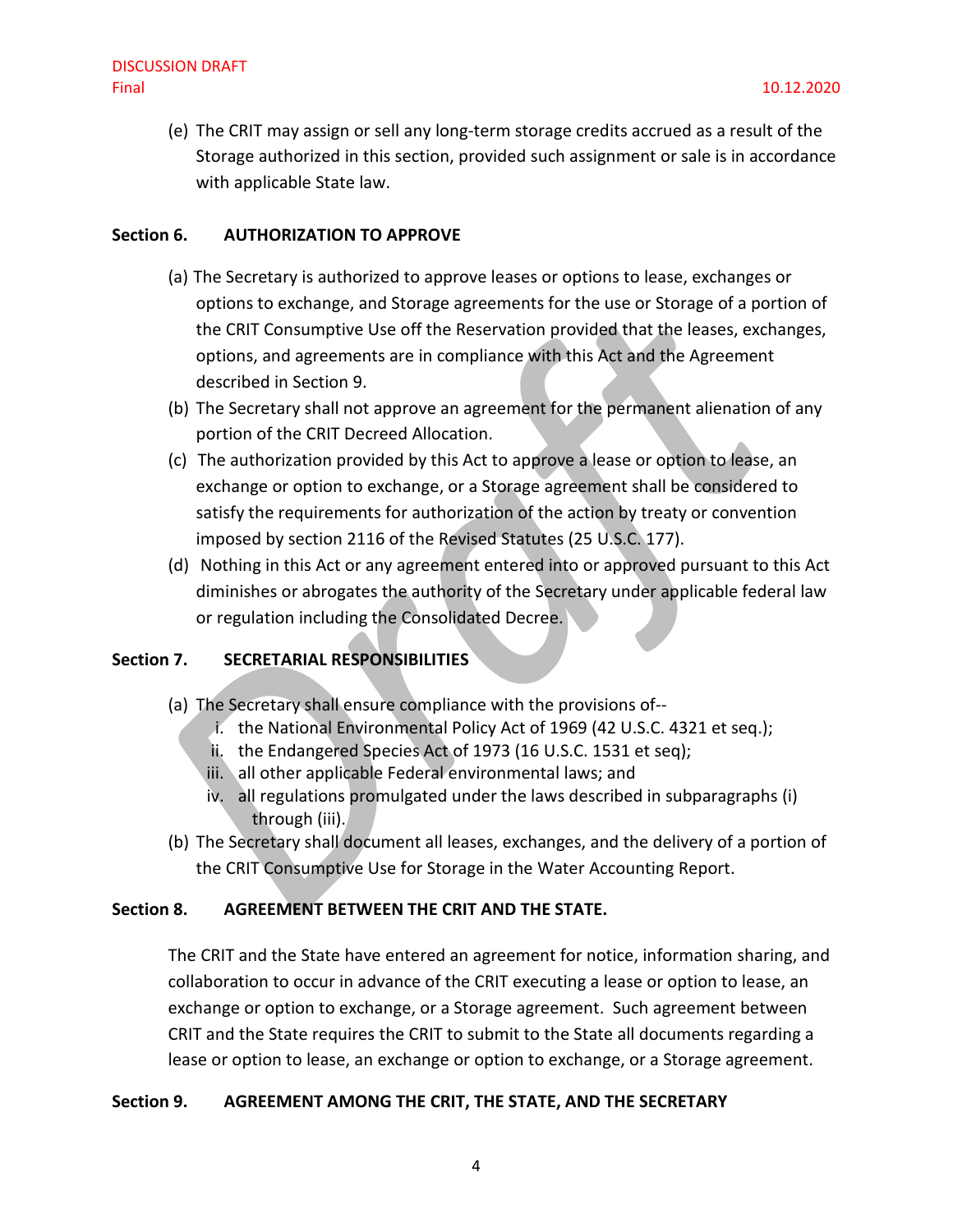- (a) Prior to entering a lease or option to lease or an exchange or option to exchange or a Storage agreement, the CRIT shall enter into an agreement with the State and the Secretary that sets forth the procedural, technical, and accounting methodologies for leases, exchanges and Storage agreements, including quantification and water accounting.
- (b) The execution of the agreement with the CRIT and the State by the Secretary under this section shall not constitute a major action for purposes of the National Environmental Policy Act of 1969 (42 U.S.C. 4321 et seq.).
- (c) Nothing in this Act prohibits the Secretary from approving any modification to the agreement among the CRIT, the State and the Secretary that has been approved by the CRIT and the State, including an appendix or exhibit to the agreement, to the extent that the modification is consistent with this Act and does not otherwise require congressional approval under Section 2116 of the Revised Statutes (25 U.S.C. 177) or any other applicable provision of federal law.

#### **Section 10. NO EFFECT ON THE CRIT DECREED ALLOCATION**

- (a) A lease, exchange, or Storage agreement shall provide for the temporary use of a portion of the CRIT Consumptive Use off the Reservation and shall not permanently alienate the Decreed Allocation. Any portion of the Decreed Allocation leased or exchanged shall not lose or change its priority under the Consolidated Decree and non-use by the recipient party shall not result in forfeiture, abandonment, relinquishment, or other loss of all or any portion of the Decreed Allocation.
- (b) The lease, exchange or Storage of a portion of the CRIT Consumptive Use shall not reduce or limit the right of the CRIT to use the full remaining Decreed Allocation on the Reservation.
- (c) Storage agreements with the CRIT shall account for the amount of water in Storage off the Reservation in accordance with applicable State law.

#### **Section 11. ALLOTTEE USE OF WATER**

- (a) The lease, exchange, or Storage of a portion of the CRIT Consumptive Use shall not directly or indirectly interfere with or diminish any entitlement to water for an Allottee under Federal or Tribal law.
- (b) The Secretary shall have the authority to protect the rights of Allottees to a just and equitable distribution of water for irrigation purposes, pursuant to Section 7 of the Act of Feb 8, 1887 (25 U.S.C. 381).
- (c) Before asserting any claim against the United States under Section 7 of the Act of February 8, 1887 (25 U.S.C. 381), or any other applicable law, an Allottee shall exhaust remedies available under applicable Tribal law.